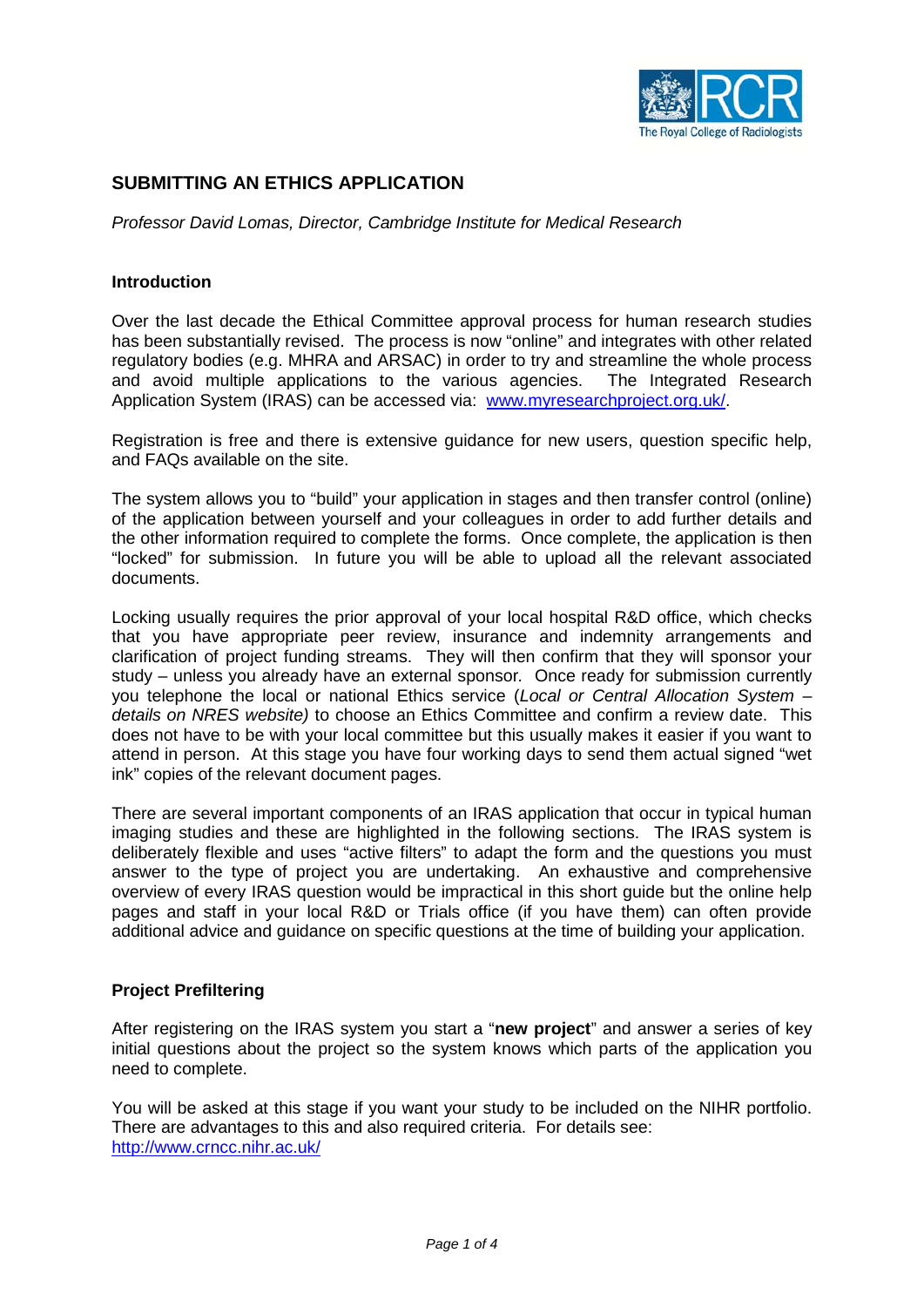Although there is a **navigation page** for the IRAS forms only a few questions are visible on each online screen. However even at this initial stage it is possible to save or print a PDF of all the subsequent questions  $-$  and this can often be helpful at the start  $-$  so you can get an idea of the information you will need to complete the application. Typically there are three main components – Ethics, R&D and SSI.

**Retrospective studies** which utilise anonymised data, and avoid "interventions" may be able to avoid a formal Ethics Committee application but will still usually require completion of an R&D form and local R&D department approval.

If your study is similar to one undertaken recently in your department you can **import** a previous IRAS or Eudract XML form and use this as the basis for your application which can help save you time.

If your study involves **ionizing radiation** then you will need a formal Medical Physics assessment of all radiation exposure within study, plus Clinical Radiation Expert assessment of this exposure to evaluate if this is reasonably justified.

## **Required Documents**

Each IRAS application generates a **checklist** of required documents that would typically include at least a **Research Protocol**, **Patient Information Sheet**, **Consent Form** and **SSI (Site Specific Information) form.**

### **1. Research Protocol**

Unless you have already had your research project peer-reviewed (for example by an external funding body) then your research protocol will require independent peer review – often organised by your local R&D office – to decide if your project is worthwhile and appropriate. This is frequently required for small imaging research studies and is important as it determines whether or not your hospital will take on the insurance risk if any nonnegligent participant harm occurs during your research. The protocol needs to be clear, explain the rationale for the study, outline a hypothesis and indicate how your project will address/answer the hypothesis. It is usually written in a similar way to a formal paper

## **2. Research Team**

You will need to identify in the application who your research collaborators are and if they are trained in obtaining consent, have undertaken any research training such as "Good Clinical Practice" or "consent" courses. It is better to be over-inclusive at this stage if in any doubt. Each member of the team will need to submit a short CV with the application containing details of their employment, relevant research experience and skills.

#### **3. Patient Information Sheet**

Ethics committees require information sheets to be clear and avoid the use of technical language. Failure to observe these requirements is one of the commonest reasons for Ethics Committees' to reject or delay submissions. They also require numerous important pieces of information, e.g. relating to risk, insurance, and discomfort, to be clearly stated. This can lead to a long document but you should also make every effort to keep it as clear and concise as possible. This document forms a key part of the consent process and detailed information on consent is available on the IRAS website. A particular topic of current imaging interest is the need to clarify how any "incidental" imaging findings would be managed if found during the research (for a discussion, see the RCR's document *Management of Incidental Findings Detected During Research Imaging* available to download from the following web link:

[http://www.rcr.ac.uk/publications.aspx?PageID=310&PublicationID=357\)](http://www.rcr.ac.uk/publications.aspx?PageID=310&PublicationID=357)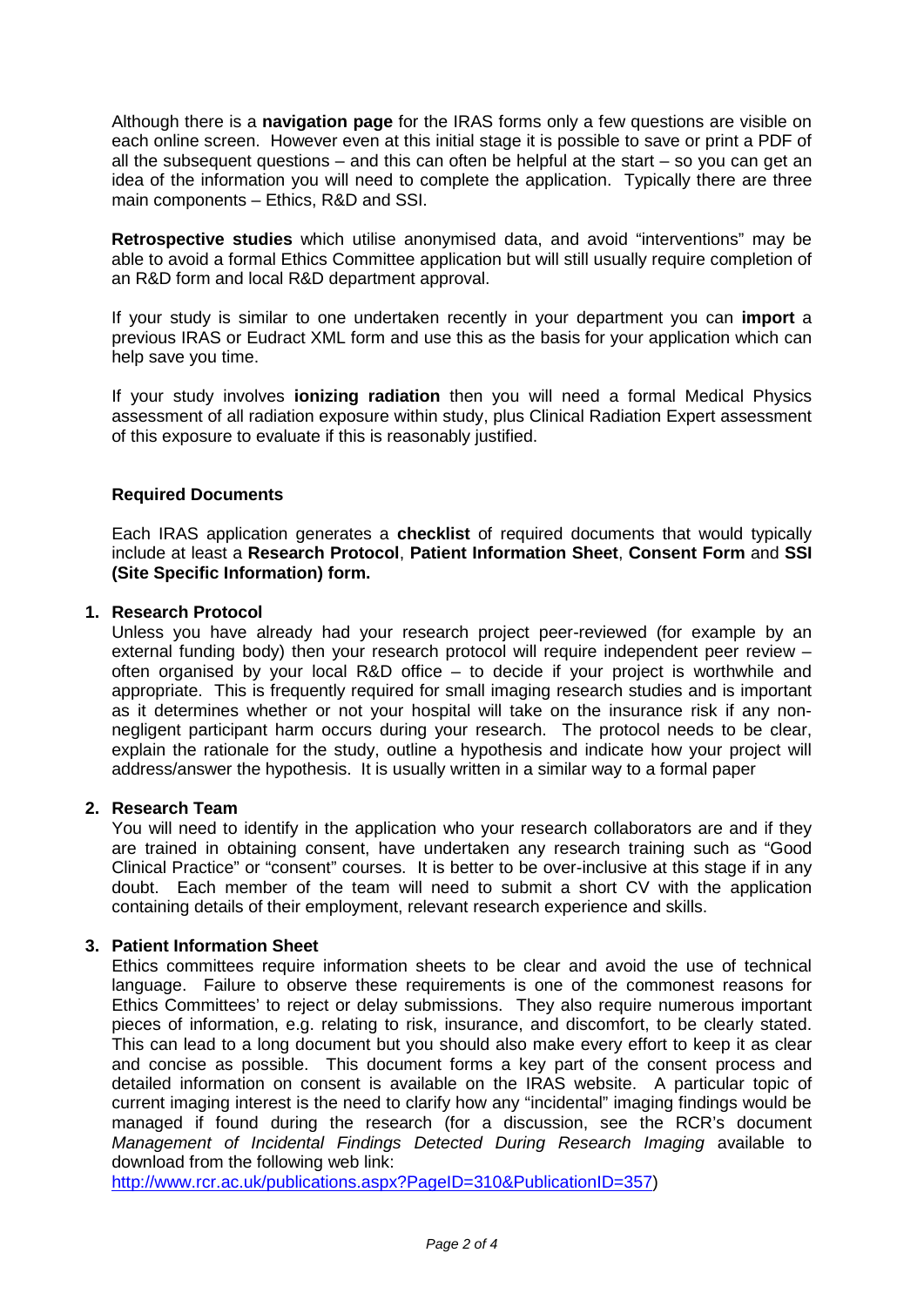# **4. Consent**

The required format and information that must be on research participant consent forms is described on the IRAS site and you must submit your version of this form for approval. Increasingly the consent process is under scrutiny and for example it is now good practice to record both date and time that consent was obtained.

## **5. SSI**

Many imaging projects will only be undertaken on one site and you will be asked to provide information and details about that site in the SSI section of the application. This is so the local R&D department can confirm that the research environment is appropriate for the planned research. There are different arrangements for multi-centre trials which are more complicated but fully described on the website.

### **6. Checklist**

The IRAS system generates a project specific "checklist" to help you ensure you have all the necessary documentation uploaded before you "lock" and submit the application.

### **The Ethical Committee review**

Attendance at the Ethical Committee review meeting is not mandatory but desirable, particularly if there are any complex issues. You should remember that the committee is unlikely to have a Radiologist on the panel and also includes lay members that have to understand your application and what it entails for the research participant.

## **Approval& Reporting**

Frequently approval is granted subject to minor modifications such as some changes on the patient information sheet. These changes have to be resubmitted and then if all goes well you will receive written approval and a start date and duration of the approval.

Before you can start your projects you will also need to have the written approval of your local R&D department along with any required governance checks.

The Ethics Committee will require regular reports on the progress of your project, patient recruitment numbers and information on any protocol variations or unforeseen problems that materially affect the study or the participants. At the conclusion of the project an "end of study" report is also required.

#### **Amendments**

If you make any material alterations to the project protocol or for example change the research team membership then a formal amendment may be need to be approved by the Ethics Committee. There are minor or major amendments and these are made via the IRAS website and require sponsor signatures.

Details of what constitutes an amendment are outlined on the website. It is also important to consider this requirement carefully when writing the protocol and identifying your research team to try and avoid the need for later amendments.